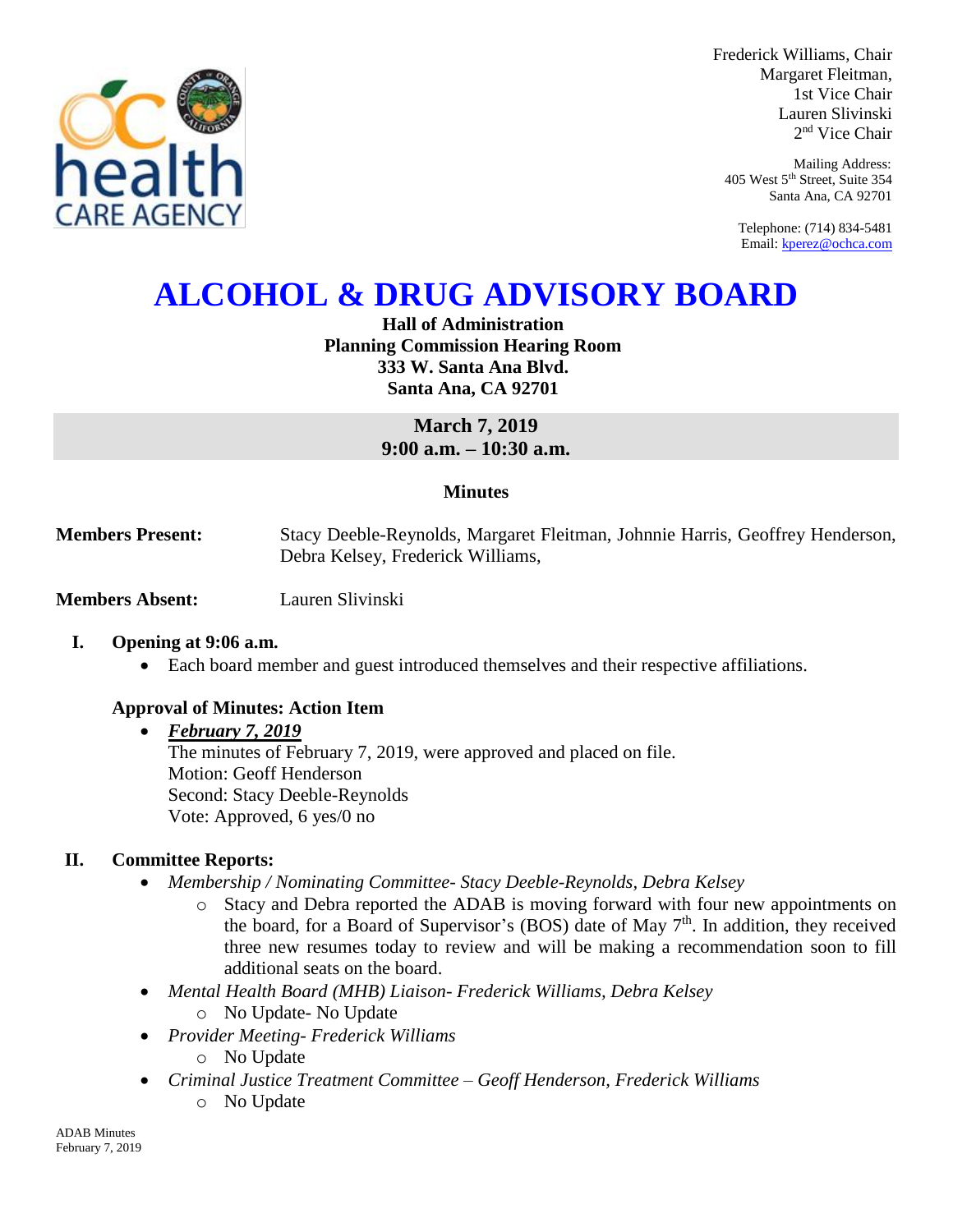- *Legislation Committee- Fredrick Williams*
	- o Fredrick reported California is considering a new law that will reduce the blood alcohol level (BAC) from .08 to .05, under AB 1713. Currently Utah is the only state who was the lowest BAC level.
- *Community Forum Planning Committee– Geoff Henderson, Debra Kelsey, Margaret Fleitman, Lauren Slivinski*
	- o No Update
- Community Collaborative Committee:
	- o *Drug Prevention Coalition: Margaret Fleitman*
		- Margie reported the Coalition met last month and received a presentation on the 2<sup>nd</sup> Overtaken Documentary and received training on Narcan.
	- o *Orange County RX & OTC Coalition: Margaret Fleitman*
		- No Update.
	- o *Orange County Substance Abuse Prevention Network (OCSAPN): Stacy Deeble-Reynolds*
		- Stacy shared that one of the members who will be joining the ADAB in June, is the Chair of the OCSAPN. The group has been collaborating on making collective impact work to create a shared database of Orange County Prevention programs.
	- o *Mental Health Services ACT (MHSA) Steering Committee: Stacy Deeble-Reynolds, Frederick Williams,* 
		- The last meeting primarily focused on the MHSA Innovation dollars that will be set forward to the Anita Drive Wellness Hub.

## **III. Old Business:**

 **Discussion: Support for Naloxone Kit Distribution-** Geoff reported that he was tasked with creating a letter of support for these additional services, however there was no longer a need to create a letter of support.

# **IV. New Business:**

 Stacy Deeble-Reynolds reported that she attended one of Aimee Dunkle's trainings on the administration of Naloxone and is now certified. In addition, she shared concern for the lack in educating parents in our schools on the value of Naloxone and how to prevent overdoses. She suggested putting together an informative flyer or card to provide to parents who's kids are caught with drugs, so that they are trained and certified in case they may need it. Geoff suggested that UCI has a flyer with this information and will forward to the members.

# **V. BHS Update:**

*Annette Mugrditchian –* Clean Path, one of our recovery residential facility, is opening up a new location in Santa Ana. Currently on BidSync we have three open solicitations, for Medical withdraw management, non-medical withdraw management, and residential treatment. We have a Drug MediCal (DMC) Organized Delivery System (ODS) audit coming up and we will provide you with those results as they are available. We are in negotiations for a provider for perinatal services and hope to have a provider soon. We are also applying for the second round of the Prop 47 Grant, which will include a lot more substance use disorder (SUD) intervention for those individuals being released from jail. Furthermore, Annette suggested a future presentation on the Anita Wellness Hub as many of the services that will be provided at the facility will include SUD services.